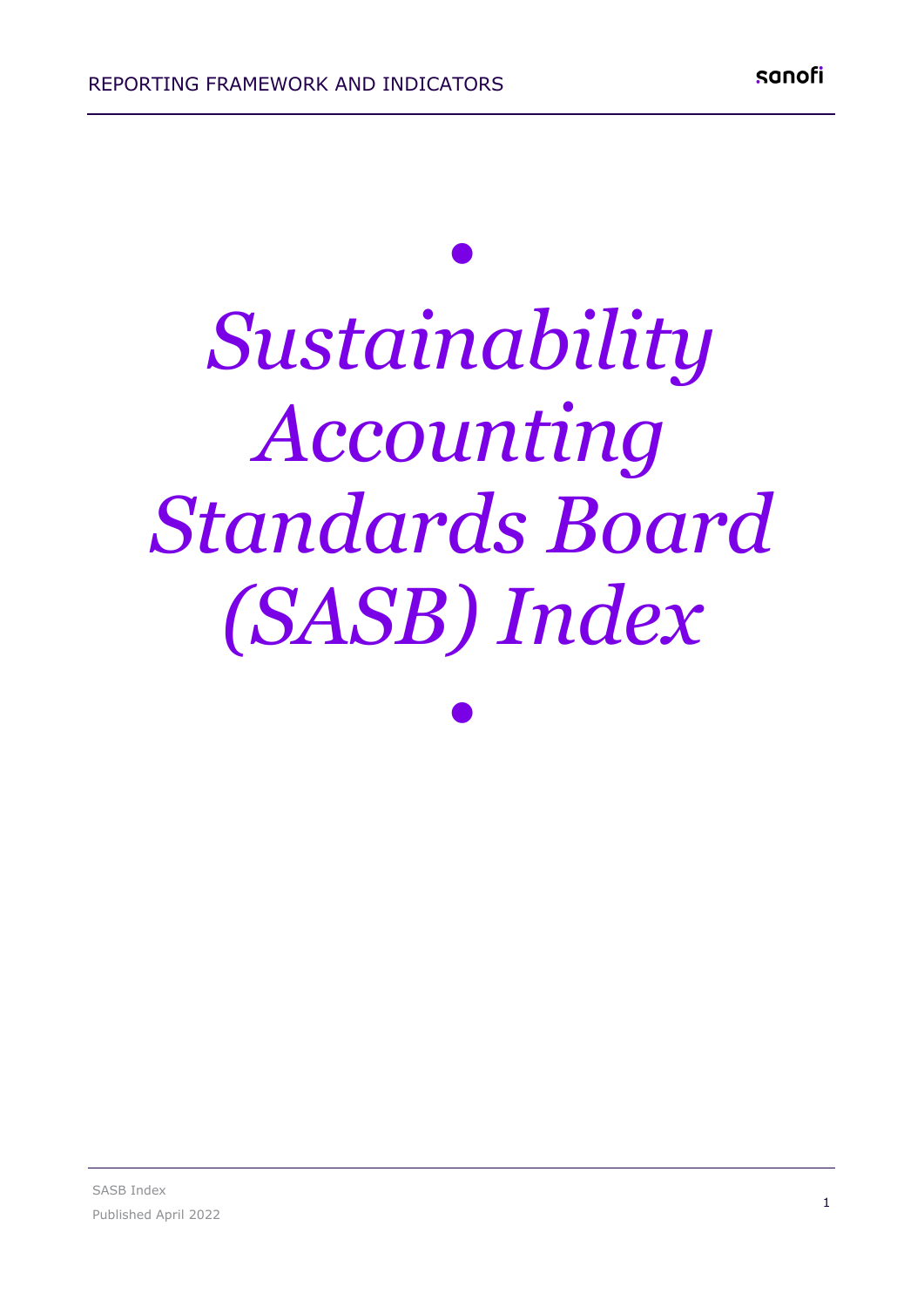| <b>Code</b>                                  | <b>Metrics</b>                                                                                                                                                                                                                | <b>Sanofi's Disclosures</b>                                                                                                                                                                                                                                                                                                                                                                                                                                                                                                           | <b>Comments</b>                                                                                                                                                                                                                                                                                                                           |
|----------------------------------------------|-------------------------------------------------------------------------------------------------------------------------------------------------------------------------------------------------------------------------------|---------------------------------------------------------------------------------------------------------------------------------------------------------------------------------------------------------------------------------------------------------------------------------------------------------------------------------------------------------------------------------------------------------------------------------------------------------------------------------------------------------------------------------------|-------------------------------------------------------------------------------------------------------------------------------------------------------------------------------------------------------------------------------------------------------------------------------------------------------------------------------------------|
| <b>Safety of Clinical Trial Participants</b> |                                                                                                                                                                                                                               |                                                                                                                                                                                                                                                                                                                                                                                                                                                                                                                                       |                                                                                                                                                                                                                                                                                                                                           |
| HC-BP-210a.1                                 | Discussion, by world<br>region, of<br>management<br>process for ensuring<br>quality and patient<br>safety during<br>clinical trials                                                                                           | <b>Post-Trial Access Policy</b><br>$\bullet$<br><b>Incidental Findings</b><br>$\bullet$<br><b>Access to Clinical Trial Data</b><br>$\bullet$<br><b>Clinical Study Transparency</b><br>$\bullet$<br>Policy<br><b>Clinical Trial Results</b><br>$\bullet$<br><b>Patient Support</b><br>$\bullet$<br><b>Policy Position on Minority</b><br>$\bullet$<br>Diversity in Human Clinical<br><b>Trials</b><br><b>Medical Ethics, Bioethics and</b><br>0<br><b>Clinical Trials</b><br>URD: Chapter 4 p.39<br>O<br><b>Integrated Report</b><br>n | All our clinical trials<br>are run in<br>accordance with the<br>Principles of Good<br><b>Clinical Practice</b><br>(GCP) and<br>international ethical<br>standards, in<br>particular the<br><b>Helsinki Declaration</b><br>on ethical principles<br>regarding human<br>experimentation.                                                    |
| HC-BP-210a.2                                 | Number of FDA<br>Sponsor<br>Inspections related<br>to clinical trial<br>management and<br>pharmacovigilance<br>that resulted in:<br>(1) Voluntary Action<br>Indicated (VAI);<br>and<br>(2) Official Action<br>Indicated (OAI) | Pharmacovigilance<br>$\bullet$<br>Chapter 4 p.35<br>O                                                                                                                                                                                                                                                                                                                                                                                                                                                                                 | Sanofi<br>systematically<br>aligns on the most<br>exacting standards<br>of Good<br>Pharmacovigilance<br>Practices. In 2021,<br>41 audits and 4<br>inspections have<br>been conducted on<br>Pharmacovigilance.                                                                                                                             |
| HC-BP-210a.3                                 | Total amount of<br>monetary losses as<br>a result of legal<br>proceedings<br>associated with<br>clinical trials in<br>developing countries                                                                                    | Form 20-F p.139<br>$\bullet$                                                                                                                                                                                                                                                                                                                                                                                                                                                                                                          | Sanofi and its<br>subsidiaries disclose<br>their involvement in<br>litigation,<br>arbitration and<br>other legal<br>proceedings.                                                                                                                                                                                                          |
| <b>Access to Medicines</b>                   |                                                                                                                                                                                                                               |                                                                                                                                                                                                                                                                                                                                                                                                                                                                                                                                       |                                                                                                                                                                                                                                                                                                                                           |
| HC-BP-240a.1                                 | Description of<br>actions and<br>initiatives to<br>promote access to<br>health care<br>products for priority<br>diseases and in<br>priority countries as<br>defined by the<br>Access to Medicine<br>Index                     | <b>Access to Healthcare</b><br>O<br>Access to Healthcare for the<br>0<br>most vulnerable<br><b>Addressing the Needs of Rare</b><br>0<br>Disease Patients around the<br>World<br>Chapter 4 p.25<br>0<br><b>Integrated Report</b><br>$\bullet$                                                                                                                                                                                                                                                                                          | Sanofi's strategy of<br>improving access to<br>healthcare for the<br>underserved is as<br>much about ending<br>global epidemics of<br>infectious diseases<br>and avoiding their<br>resurgence, as it is<br>about meeting the<br>growing needs of<br>patients suffering<br>from non-<br>communicable<br>diseases. Sanofi<br>helps patients |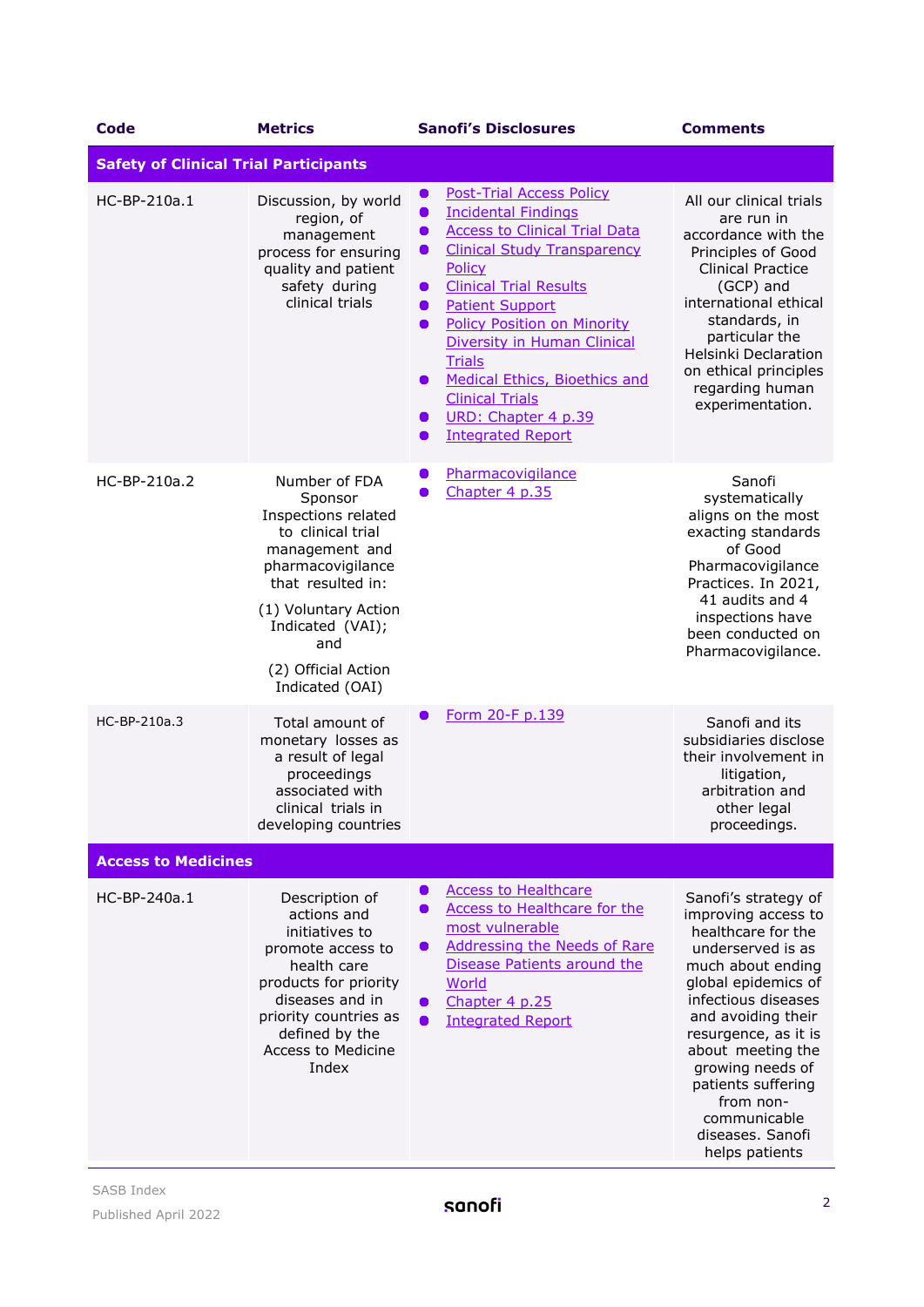|                                    |                                                                                                                                                                                                              |                                                                                                                                                                                          | access unique<br>therapies,<br>regardless of their<br>location and<br>financial situation,<br>by working closely<br>with national health<br>services,<br>government<br>agencies and<br>private insurers, as<br>well as patient<br>associations.<br>Sanofi Global Health<br>will operate in the<br>40 countries with<br>some of the lowest<br>gross domestic<br>product (GDP) per<br>capita, and will offer<br>30 of our most<br>essential<br>medicines. |
|------------------------------------|--------------------------------------------------------------------------------------------------------------------------------------------------------------------------------------------------------------|------------------------------------------------------------------------------------------------------------------------------------------------------------------------------------------|---------------------------------------------------------------------------------------------------------------------------------------------------------------------------------------------------------------------------------------------------------------------------------------------------------------------------------------------------------------------------------------------------------------------------------------------------------|
| HC-BP-240a.2                       | List of products on<br>the WHO List of<br>Prequalified<br><b>Medicinal Products</b><br>as part of its<br>Prequalification of<br>Medicines<br>Programme (PQP)                                                 | <b>Fighting Malaria</b><br>$\bullet$<br><b>Fighting Neglected Tropical</b><br>$\bullet$<br><b>Diseases</b><br><b>Fighting Tuberculosis</b><br>Chapter 4 p.25<br><b>Integrated Report</b> | Sanofi and the<br>World Health<br>Organization (WHO)<br>have joined forces<br>in the fight against<br>NTDs since 2001.<br>Sanofi is also at the<br>forefront by<br>developing new<br>treatment options<br>for Tuberculosis and<br>Malaria diseases.<br>The list of medicines<br>and vaccines is<br>available here.                                                                                                                                      |
| <b>Affordability &amp; Pricing</b> |                                                                                                                                                                                                              |                                                                                                                                                                                          |                                                                                                                                                                                                                                                                                                                                                                                                                                                         |
| HC-BP-240b.1                       | Number of<br>settlements of<br>Abbreviated New<br>Drug Application<br>(ANDA) litigation<br>that<br>involved payments<br>and/or provisions<br>to delay bringing an<br>authorized generic<br>product to market | Form 20-F p.139                                                                                                                                                                          | Patent litigation of<br>Cerdelga <sup>®</sup>                                                                                                                                                                                                                                                                                                                                                                                                           |
| HC-BP-240b.2                       | for a defined time<br>period<br>Percentage change<br>in: (1) average list                                                                                                                                    | Chapter 4 p. 28                                                                                                                                                                          |                                                                                                                                                                                                                                                                                                                                                                                                                                                         |
|                                    | price and (2)                                                                                                                                                                                                |                                                                                                                                                                                          |                                                                                                                                                                                                                                                                                                                                                                                                                                                         |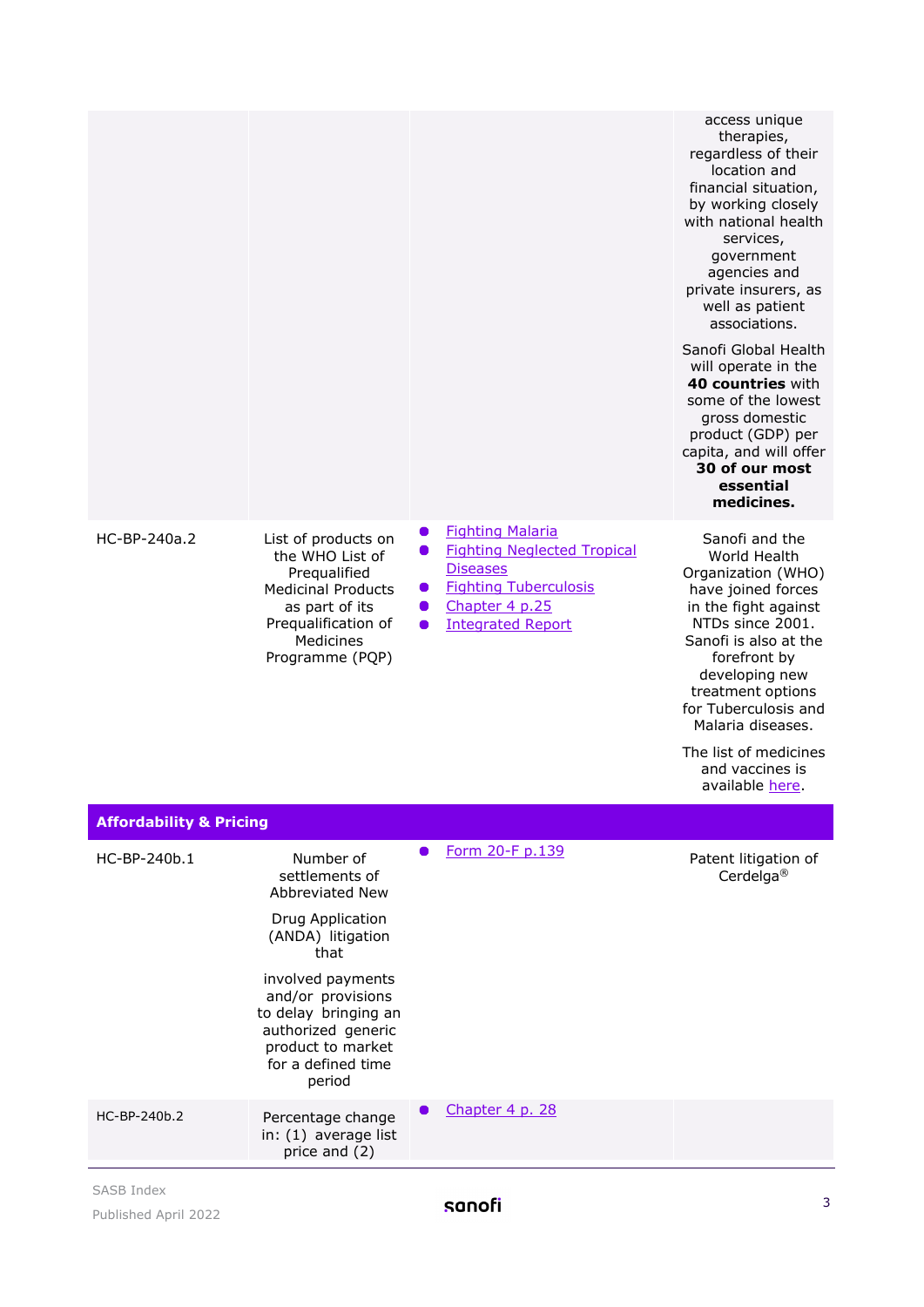|                    | average net price<br>across U.S. product<br>portfolio compared<br>to previous year                                                                  | <b>Prescription Medicine Pricing</b><br><b>Principles</b>                                                                 |                                                                                                                                                                                                                                                                                                |
|--------------------|-----------------------------------------------------------------------------------------------------------------------------------------------------|---------------------------------------------------------------------------------------------------------------------------|------------------------------------------------------------------------------------------------------------------------------------------------------------------------------------------------------------------------------------------------------------------------------------------------|
| HC-BP-240b.3       | Percentage change<br>in: (1) list price and<br>(2) net price of<br>product with largest<br>increase compared<br>to previous year                    | Not reported                                                                                                              |                                                                                                                                                                                                                                                                                                |
| <b>Drug Safety</b> |                                                                                                                                                     |                                                                                                                           |                                                                                                                                                                                                                                                                                                |
| HC-BP-250a.1       | List of products<br>listed in the Food<br>and Drug<br>Administration's<br>(FDA) MedWatch<br>Safety Alerts for<br>Human Medical<br>Products database | <b>FDA's MedWatch Safety Alerts</b><br>$\bullet$<br>for Human Medical Products<br>database<br>Form 20-F p.68<br>$\bullet$ | Zantac OTC recall                                                                                                                                                                                                                                                                              |
| HC-BP-250a.2       | Number of fatalities<br>associated with<br>products as<br>reported in the FDA<br><b>Adverse Event</b><br>Reporting System                           | <b>FDA Adverse Event Reporting</b><br><b>System</b>                                                                       |                                                                                                                                                                                                                                                                                                |
| HC-BP-250a.3       | Number of recalls<br>issued, total units<br>recalled                                                                                                | Chapter 4 p.35                                                                                                            | In 2021, Sanofi<br>conducted 38 recalls<br>(39 in 2020 and 45<br>in 2019).                                                                                                                                                                                                                     |
| HC-BP-250a.4       | Total amount of<br>product accepted<br>for takeback,<br>reuse, or disposal                                                                          | Pharmaceuticals in the<br>$\bullet$<br>environment<br>Chapter 4 p.55<br><b>Planet Mobilization</b>                        | Sanofi focuses<br>particular attention<br>on the challenge of<br>preventing<br>pharmaceuticals<br>from entering the<br>environment. Sanofi<br>is committed to<br>minimize the<br>potential<br>environmental<br>impacts of our<br>medicines through<br>its "Planet<br>Mobilization"<br>program. |
| HC-BP-250a.5       | Number of FDA<br>enforcement actions<br>taken in response<br>to violations of<br>current Good<br>Manufacturing<br>Practices (cGMP),<br>by type      | Chapter 4 p.35                                                                                                            | In 2021, Sanofi has<br>received 190<br>regulatory<br>inspections, of<br>which 13 were<br>conducted by the<br>US FDA.                                                                                                                                                                           |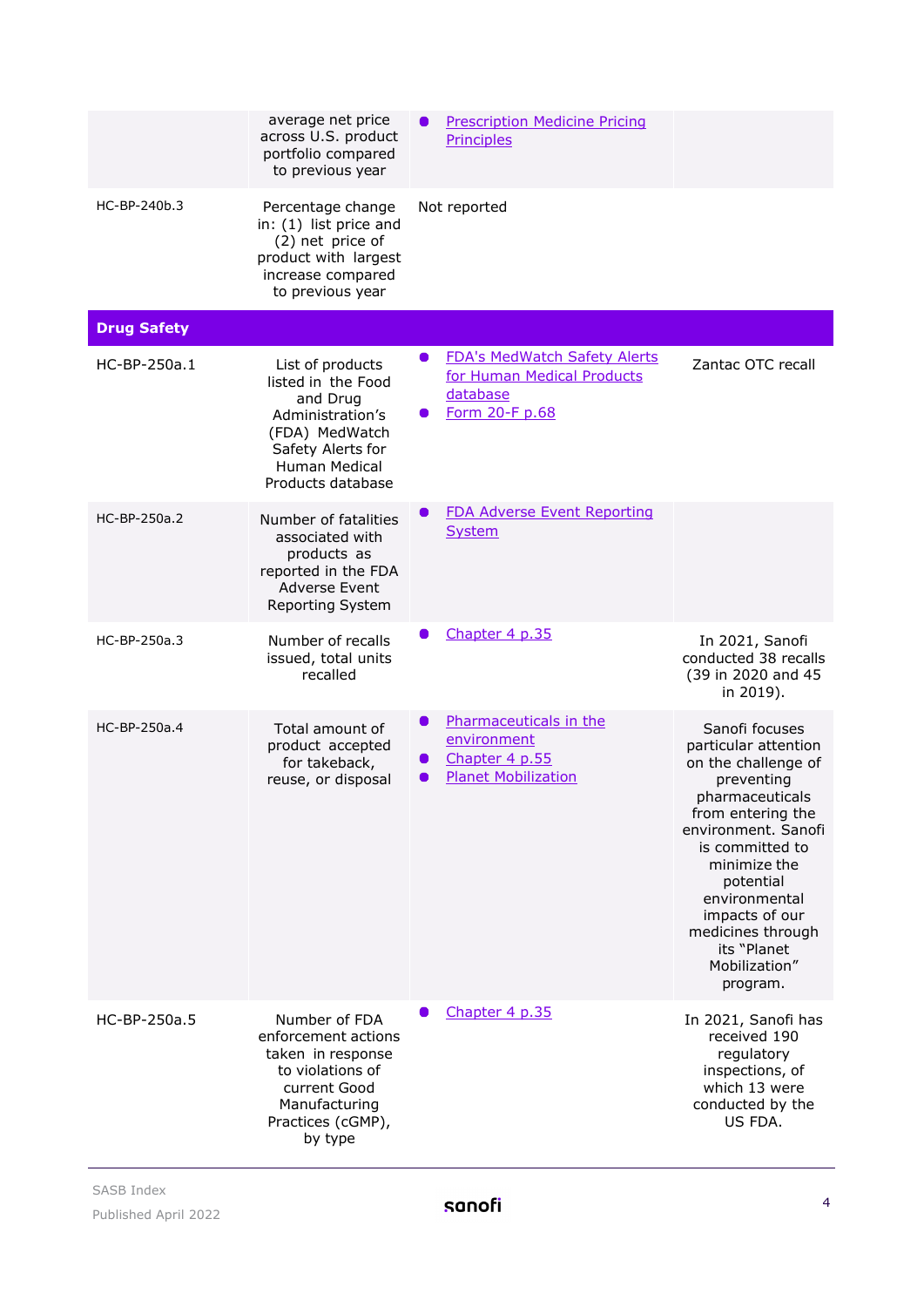| <b>Counterfeit Drugs</b> |                                                                                                                                                                  |   |                                                                                                                                                                             |                                                                                                                                                                                                                                                                                                                                                                                                                                                                                                                                         |
|--------------------------|------------------------------------------------------------------------------------------------------------------------------------------------------------------|---|-----------------------------------------------------------------------------------------------------------------------------------------------------------------------------|-----------------------------------------------------------------------------------------------------------------------------------------------------------------------------------------------------------------------------------------------------------------------------------------------------------------------------------------------------------------------------------------------------------------------------------------------------------------------------------------------------------------------------------------|
| HC-BP-260a.1             | Description of<br>methods and<br>technologies used<br>to maintain<br>traceability of<br>products throughout<br>the supply chain<br>and prevent<br>counterfeiting |   | <b>Fight Against Falsified</b><br><b>Medicines and Illicit Trafficking</b><br><b>Serialization: Medicine</b><br><b>Identification, Authentication &amp;</b><br>Traceability |                                                                                                                                                                                                                                                                                                                                                                                                                                                                                                                                         |
| HC-BP-260a.2             | Discussion of<br>process for alerting<br>customers and<br>business partners of<br>potential or known<br>risks associated with<br>counterfeit products            |   | <b>Fight Against Falsified</b><br>Medicines and Illicit Trafficking                                                                                                         | Sanofi has training<br>programs for<br>employees, public<br>health agents,<br>customs officials<br>and police officers<br>from around the<br>world. There has<br>been a focus on<br>internal awareness<br>among sales forces<br>as well as quality<br>and supply chain<br>representatives to<br>better detect<br>malicious acts<br>(theft, falsification,<br>illicit diversion)<br>involving Sanofi<br>products, and to put<br>in place mitigation<br>measures within the<br>framework of an<br>end-to-end product<br>security program. |
| HC-BP-260a.3             | Number of actions<br>that led to raids,<br>seizure, arrests,<br>and/or filing of<br>criminal charges<br>related to<br>counterfeit products                       | 0 | <b>Fight Against Falsified</b><br><b>Medicines and Illicit Trafficking</b>                                                                                                  | Sanofi cooperates<br>for instance with<br><b>Interpol Operation</b><br>Pangea and Europol<br>Operation Shield.                                                                                                                                                                                                                                                                                                                                                                                                                          |
| <b>Ethical Marketing</b> |                                                                                                                                                                  |   |                                                                                                                                                                             |                                                                                                                                                                                                                                                                                                                                                                                                                                                                                                                                         |
| HC-BP-270a.1             | Total amount of<br>monetary losses as<br>a result of legal<br>proceedings<br>associated with false<br>marketing claims                                           |   | <b>Promotional Practices</b><br>Form 20-F p.139                                                                                                                             | Sanofi and its<br>subsidiaries disclose<br>their involvement in<br>litigation,<br>arbitration and<br>other legal<br>proceedings.                                                                                                                                                                                                                                                                                                                                                                                                        |
| HC-BP-270a.2             | Description of code of<br>ethics governing<br>promotion of off-label<br>use of products                                                                          |   | <b>Promotional Practices</b><br><b>Code of Ethics</b>                                                                                                                       | The core mission of<br>our promotional<br>activities is to<br>provide quality                                                                                                                                                                                                                                                                                                                                                                                                                                                           |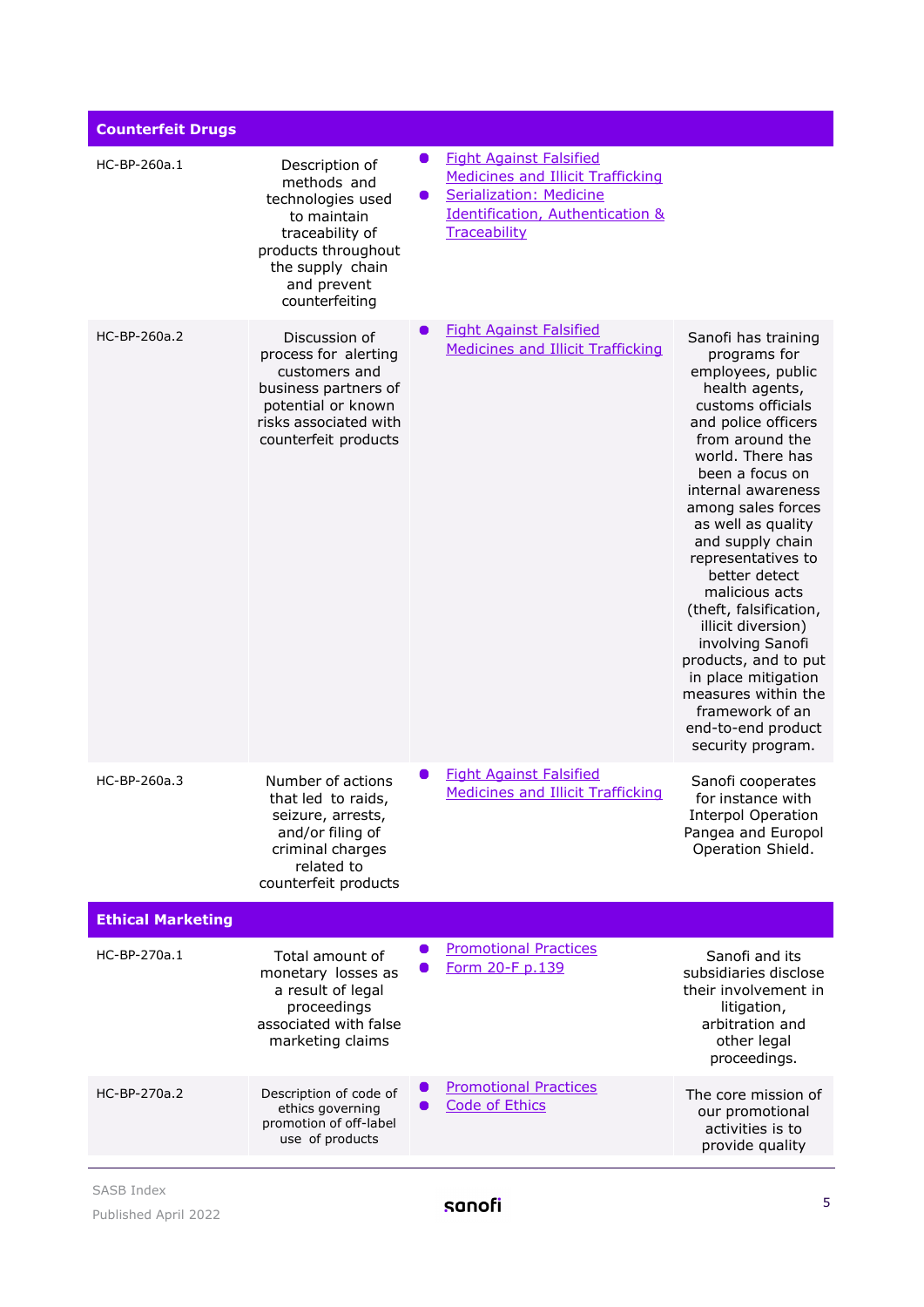|                                |                                                                                                                                                                                                                                                                                                                   |                                                                                                            | information about<br>the product<br>presented in<br>compliance with the<br>marketing<br>authorization for<br>that product, and to<br>promote correct use<br>of the product<br>among healthcare<br>professionals.                                                       |
|--------------------------------|-------------------------------------------------------------------------------------------------------------------------------------------------------------------------------------------------------------------------------------------------------------------------------------------------------------------|------------------------------------------------------------------------------------------------------------|------------------------------------------------------------------------------------------------------------------------------------------------------------------------------------------------------------------------------------------------------------------------|
|                                | <b>Employee Recruitment, Development &amp; Retention</b>                                                                                                                                                                                                                                                          |                                                                                                            |                                                                                                                                                                                                                                                                        |
| HC-BP-330a.1                   | Discussion of talent<br>recruitment and<br>retention efforts for<br>scientists and<br>research and<br>development<br>personnel                                                                                                                                                                                    | Chapter 4 p.13                                                                                             |                                                                                                                                                                                                                                                                        |
| HC-BP-330a.2                   | (1) Voluntary and<br>(2) involuntary<br>turnover rate for:<br>(a)<br>executives/senior<br>managers, (b)<br>midlevel managers,<br>(c) professionals,<br>and (d) all others                                                                                                                                         | Chapter 4 p.13<br>$\bullet$<br><b>Integrated Report</b><br><b>ESG Key Performance</b><br><b>Indicators</b> |                                                                                                                                                                                                                                                                        |
| <b>Supply Chain Management</b> |                                                                                                                                                                                                                                                                                                                   |                                                                                                            |                                                                                                                                                                                                                                                                        |
| HC-BP-430a.1                   | Percentage of (1)<br>entity's facilities<br>and (2) Tier I<br>suppliers' facilities<br>participating in the<br>Rx-360<br>International<br>Pharmaceutical<br>Supply Chain<br>Consortium audit<br>program or<br>equivalent third-<br>party audit<br>programs for<br>integrity of supply<br>chain and<br>ingredients | Chapter 4 p.33-35                                                                                          | For all<br>manufacturing,<br>supply and<br>distribution of our<br>pharmaceutical<br>products and<br>vaccines, our<br>facilities hold the<br>manufacturing<br>licenses and GxP<br>certificates issued<br>by the appropriate<br>health authorities<br>(FDA, EMEA,<br>WHO |
| <b>Business Ethics</b>         |                                                                                                                                                                                                                                                                                                                   |                                                                                                            |                                                                                                                                                                                                                                                                        |
| HC-BP-510a.1                   | Total amount of<br>monetary losses as<br>a result of legal<br>proceedings<br>associated with                                                                                                                                                                                                                      | Form 20-F p.139                                                                                            | Sanofi and its<br>subsidiaries disclose<br>their involvement in<br>litigation,<br>arbitration and                                                                                                                                                                      |